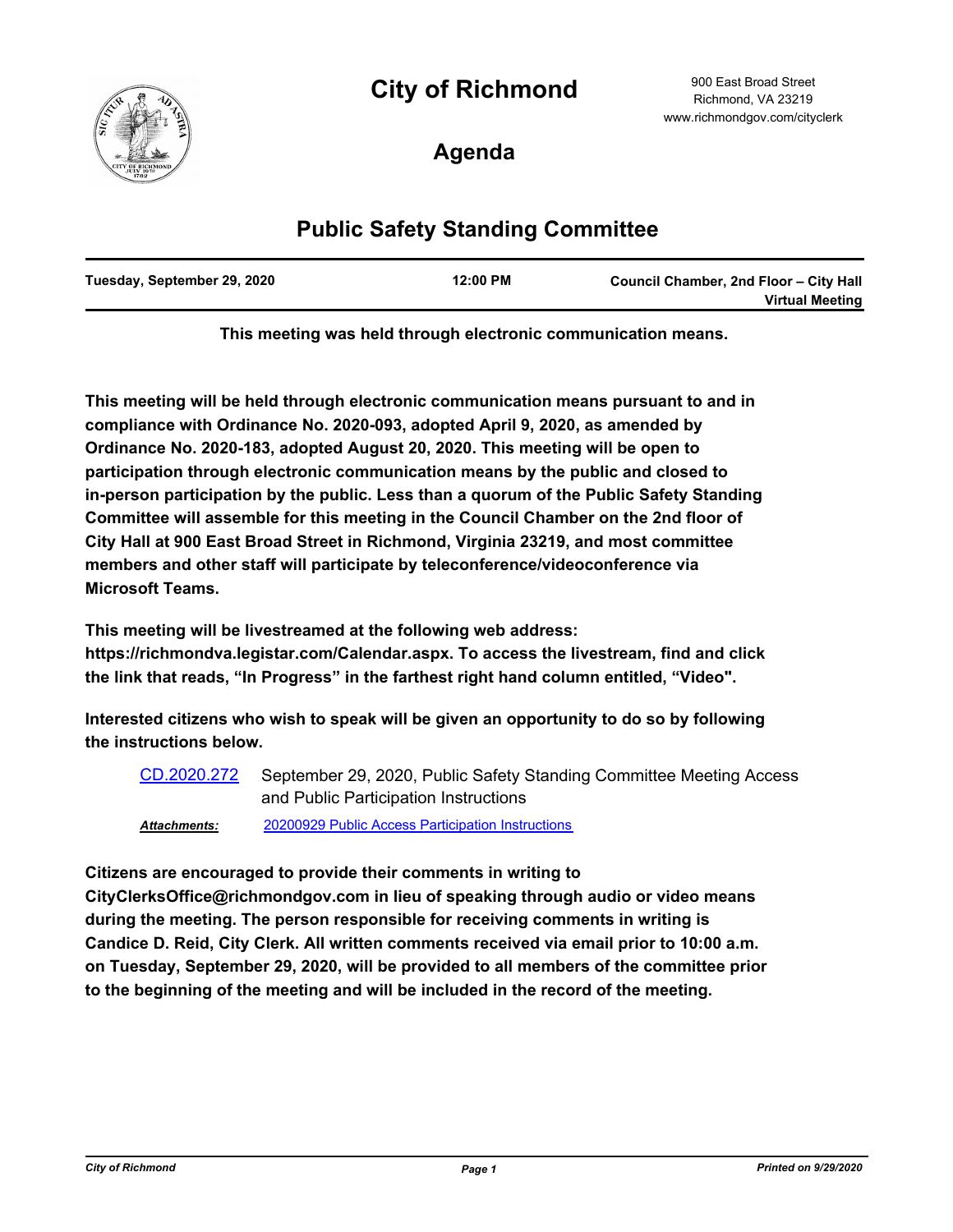#### **Call to Order**

#### **Electronic Meeting Announcement**

**Roll Call**

**Citizen Speaker Guidelines**

#### **Public Comment Period**

#### **Approval of Minutes**

| CD.2020.302         | July 28, 2020, Public Safety Standing Committee Meeting Minutes |
|---------------------|-----------------------------------------------------------------|
| <b>Attachments:</b> | 20200728 Public Safety Minutes                                  |

#### **Board Vacancies**

| CD.2020.330  | Quarterly Board Vacancy Report - Public Safety Standing Committee |
|--------------|-------------------------------------------------------------------|
| Attachments: | <b>Public Safety Board Vacancies</b>                              |

#### **Presentation(s)**

None

#### **Paper(s) for Consideration**

| 1. | RES.<br>2020-R048   |                            | To request that the Chief Administrative Officer cause the Department of<br>Police to revise its policies to ban the use of certain non-lethal weapons to<br>control unlawful assemblies.<br>Ms. Lynch and Mr. Jones |                                                                           |  |
|----|---------------------|----------------------------|----------------------------------------------------------------------------------------------------------------------------------------------------------------------------------------------------------------------|---------------------------------------------------------------------------|--|
|    | Patrons:            |                            |                                                                                                                                                                                                                      |                                                                           |  |
|    | <b>Attachments:</b> | Res. No. 2020-R048         |                                                                                                                                                                                                                      |                                                                           |  |
|    |                     | <b>Legislative History</b> |                                                                                                                                                                                                                      |                                                                           |  |
|    |                     | 7/1/20                     | <b>City Council</b>                                                                                                                                                                                                  | introduced and referred to the Public Safety<br><b>Standing Committee</b> |  |
|    |                     | 7/28/20                    | <b>Public Safety Standing</b><br>Committee                                                                                                                                                                           | recommended for continuance to the City<br>Council                        |  |
|    |                     | 9/14/20                    | <b>City Council</b>                                                                                                                                                                                                  | continued and referred back to the Public<br>Safety Standing Committee    |  |